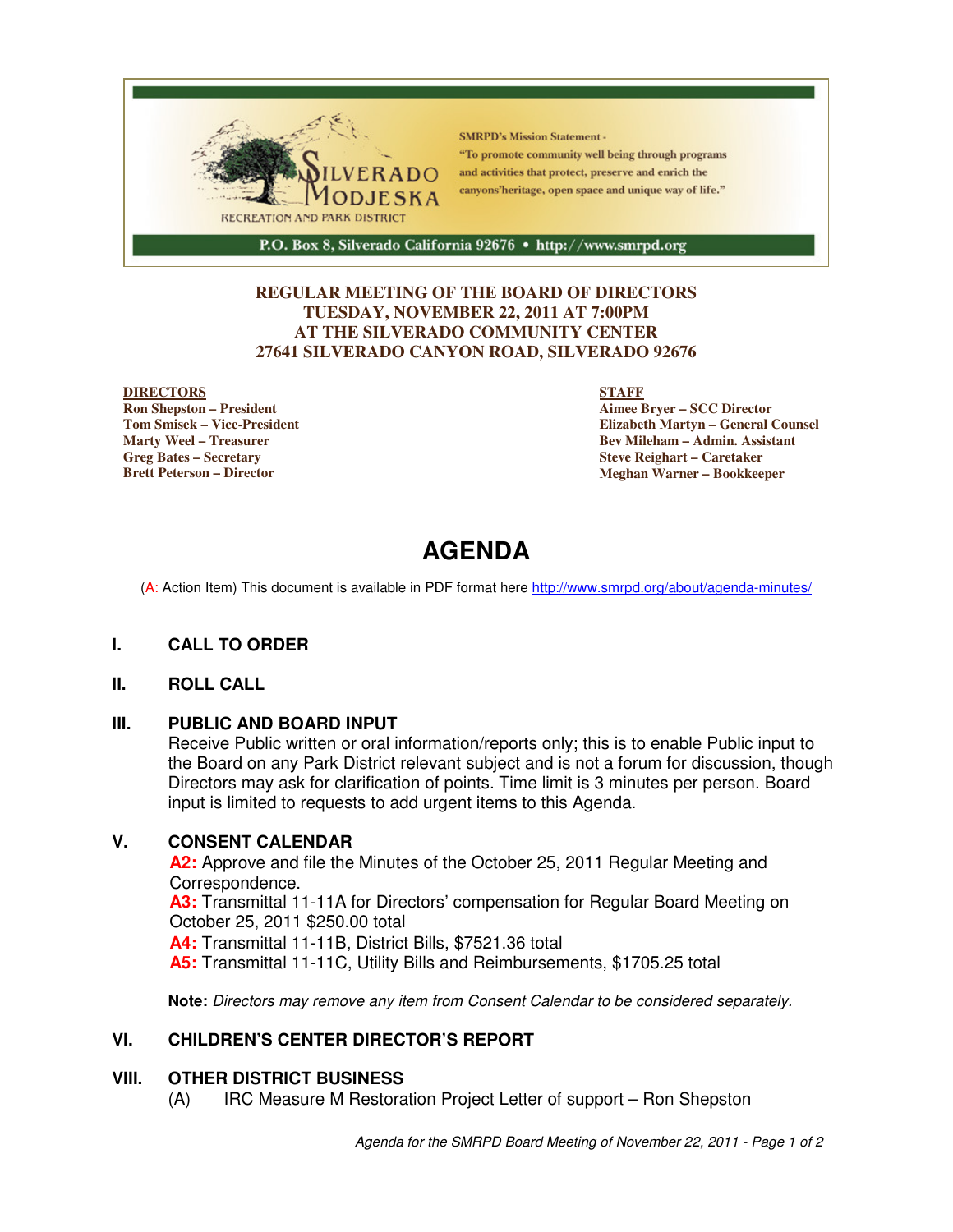- (B) CalEMA/FEMA Update Linda May
- (C) Christmas In The Canyons Event Tom Smisek
- (D) **DIRECTOR'S COMMENTS: Pursuant to Government Code §54954.2** members of the Board of Directors or Staff may ask questions for clarification, make brief announcements, make brief reports on their activities. The Board or a Board member may provide a reference to Staff or other resources for factual information, request Staff to report back at a subsequent meeting concerning any matter, or direct that a matter of business be placed on a future Agenda.
	- (1) Director Smisek (2) Director Bates (3) Director Peterson
		- (4) Director Weel (5) Director Shepston

## **IX. COMMITTEES**

NOTE: There will be no discussion of Committee issues unless agendized below or added to the Agenda by majority vote of the Board in Section III to address issues that require immediate attention for reasons to be explained in the motion to add. Other comments can be made under Director Comments.

### **STANDING COMMITTEES AND REPRESENTATIVES:**

- (A) **RECREATION** (Peterson)
- (B) **FINANCE** (Weel)
- (C) **PERSONNEL** (Shepston)
- (D) **OPEN SPACE AND TRAILS** (Peterson, Bates)
- (E) **FACILITIES MAINTENANCE AND SAFETY** (Weel, Peterson)

# **AD HOC COMMITTEES & REPRESENTATIVES:**

- (F) **ISDOC REPRESENTATIVE (**Shepston)
- (G) **PRESERVATION & RESTORATION** (Smisek)
- (H) **COMMUNICATIONS & DISTRICT OUTREACH** (Smisek)
- (I) **SILVERADO CHILDREN'S CENTER** (Shepston) **Children's Center Advisory Committee** (Shepston, Bryer) (Public Members: Dawn Lynch, Julia Jones-Tester, Deborah Johnson)

#### **X. ADJOURNMENT**

The next regular meeting of the Board of Directors will be at the Silverado Community Center, 27641 Silverado Canyon Road at 7:00 PM on December 27, 2011.

Materials related to an item on this agenda submitted after distribution of the agenda packet are either available for public inspection at the Silverado Library, or posted on the SMRPD website at http://www.smrpd.org/about/agenda-minutes/. Materials prepared by SMRPD will be available at the meeting, those provided by others after the meeting.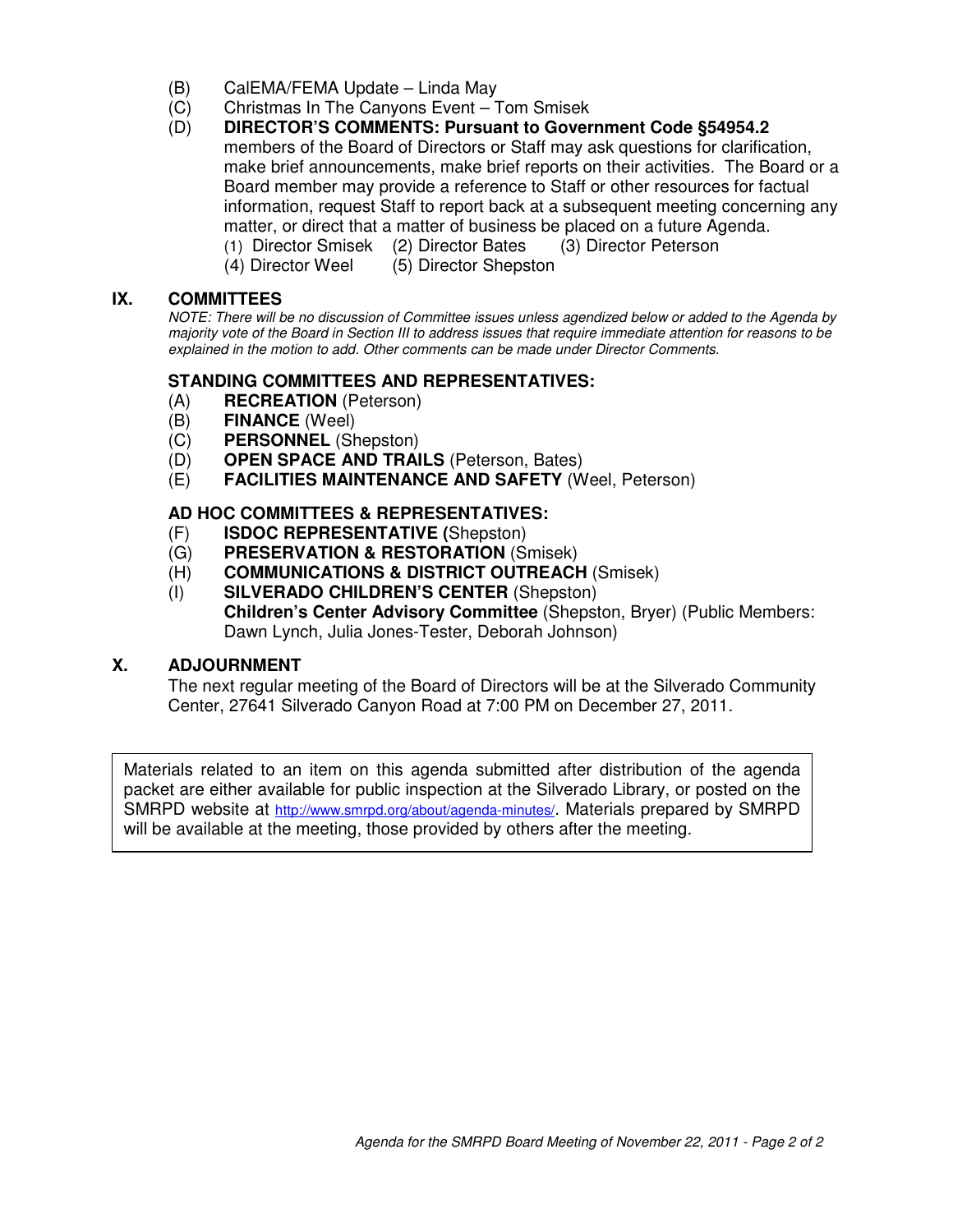# **LOCALLY GOVERNED DISTRICT LATE: LOCALLY GOVERNED DISTRICT LATE: 11/19/11 CLAIMS TRANSMITTED FOR PAYMENT REPORT 11-11A**

Sil-Mod Rec. and Parks Dist. THE COUNTY AUDITOR IS AUTHORIZED TO PO Box 8 DRAW THIS CHECK FROM Silverado, CA 92676 **FUND: 728 BUDGET CONTROL: 728** 

| PAYEE NAME AND ADDRESS<br>SOCIAL SECURITY /TAX ID                                                | <b>DATE</b><br><b>INVOICE#</b> | <b>DEPT</b><br><b>V700</b> | <b>OBJT</b><br>REV/<br><b>BS ACCT</b> | <b>UNIT</b><br>900 |          | <b>AMOUNT</b>  | AC'S USE ONLY<br>DOC NUMBER | SC |
|--------------------------------------------------------------------------------------------------|--------------------------------|----------------------------|---------------------------------------|--------------------|----------|----------------|-----------------------------|----|
| <b>VC-4415</b><br><b>Brett Peterson</b><br>P.O. Box 613<br>Silverado, CA 92676                   | 10/25/2011                     | <b>V700</b>                | 0100                                  | 900                | \$       | 50.00          |                             |    |
| <b>VC-4543</b><br><b>Martin Weel</b><br>28614 Modjeska Canyon Road<br>Modjeska, CA 92676         | 10/25/2011                     | <b>V700</b>                | 0100                                  | 900                | \$<br>\$ | 50.00<br>50.00 | 1099                        |    |
| <b>VC-9989</b><br>Ron Shepston<br>P.O. Box<br>31311 Silverado Canyon Road<br>Silverado, CA 92676 | 10/25/2011                     | <b>V700</b>                | 0100                                  | 900                | \$<br>\$ | 50.00<br>50.00 | 1099                        |    |
| <b>VC-9990</b><br><b>Greg Bates</b><br>28100 Modjeska Canyon Road<br>Modjeska, CA 92676          | 10/25/2011                     | <b>V700</b>                | 0100                                  | 900                | \$<br>\$ | 50.00<br>50.00 | 1099                        |    |
| <b>VC-1539</b><br><b>Tom Smisek</b><br>P.O. Box 374<br>Silverado, CA 92676                       | 10/25/2011                     | <b>V700</b>                | 0100                                  | 900                | \$<br>\$ | 50.00<br>50.00 | 1099                        |    |
|                                                                                                  |                                |                            |                                       |                    | \$       | 50.00          | 1099                        |    |

The claims listed above totaling **\$250.00** of the Board of Directors of this District and I certify that the payees named who are described in Government Code Section 3101 have taken an oath or affirmation required by Government Code Section 3102. are approved for payment pursuant to an order entered in the Minutes

\_\_\_\_\_\_\_\_\_\_\_\_\_\_\_\_\_\_\_\_\_\_\_\_\_\_\_\_\_\_ \_\_\_\_\_\_\_\_\_\_\_\_\_\_\_\_\_\_\_\_\_\_\_\_\_\_\_\_\_\_\_\_\_ \_\_\_\_\_\_\_\_\_\_\_\_\_\_\_\_\_\_\_\_\_\_\_\_\_\_\_\_\_\_\_\_\_\_

APPROVED BY COUNTERSIGNED BY ATTESTED AND/OR COUNTERSIGNED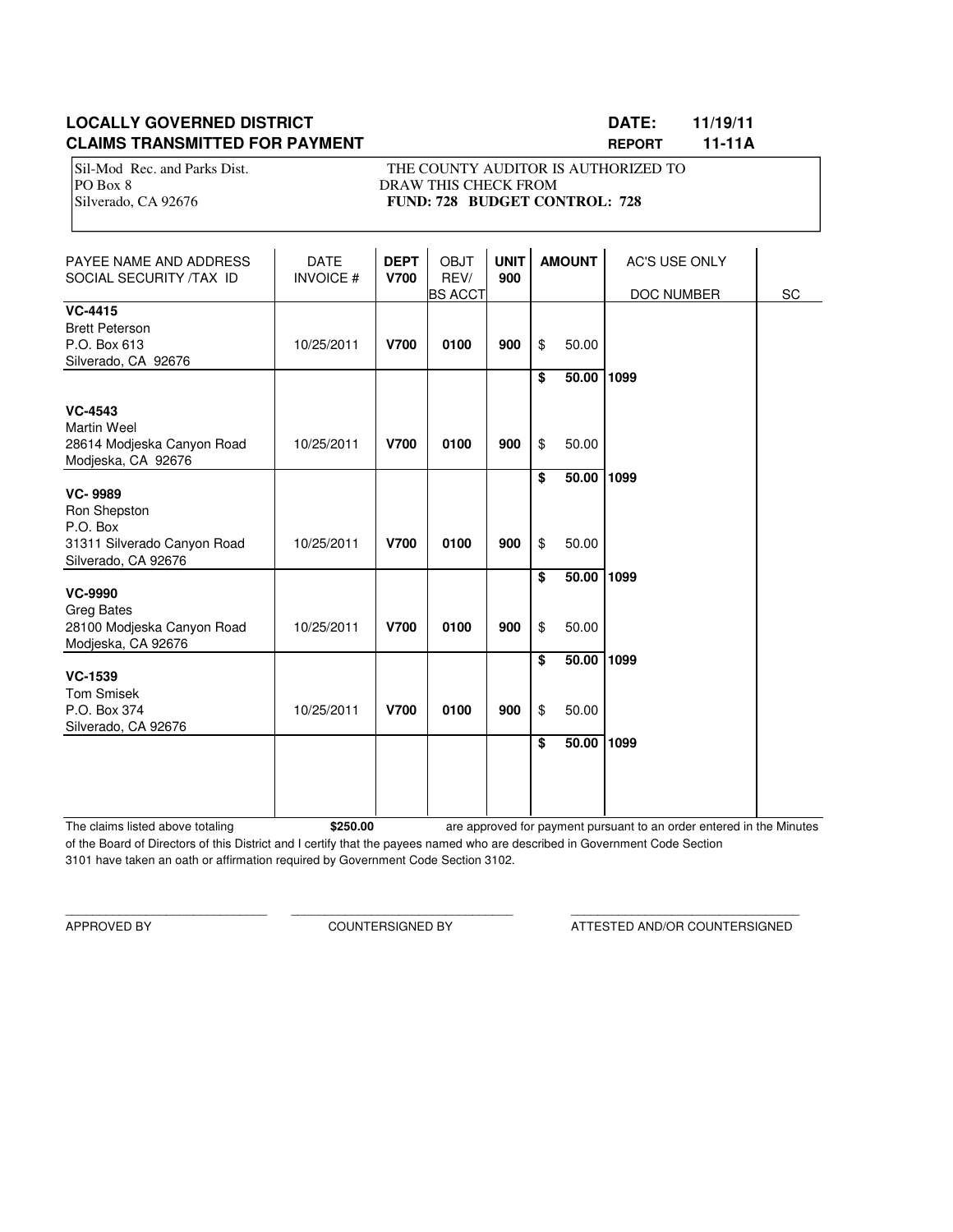| <b>LOCALLY GOVERNED DISTRICT</b>      | <b>DATE</b>                   |  |
|---------------------------------------|-------------------------------|--|
| <b>CLAIMS TRANSMITTED FOR PAYMENT</b> | <b>REPOR</b><br>$\sim$ $\sim$ |  |

**CLAIMS TRANSMITTED FOR PAYMENT REPORT 11-11B** PAYEE NAME AND ADDRESS **DATE DATE DATE DEPT** | OBJT **UNIT** AMOUNT | AC'S USE ONLY SOCIAL SECURITY /TAX ID **INVOICE #** INVOICE # **V700** REV/ **900** BS ACCT | DOC NUMBER SC **VC-2027** COOKSMITH LANDSCAPING INVOICE #10292 **V700 1400 900** \$340.00 630 N. TUSTIN AVE #1518 INVOICE #10275 **V700 1400 900** \$235.00 ORANGE, CA 92867 INVOICE #CS8020 **V700 1400 900** \$287.50 **\$862.50 VC-2760** MEGHAN WARNER P.O. BOX 177 INVOICE #11-151 **V700 1900 900** \$250.00 SILVERADO, CA 92676 **\$250.00 1099 VC-4740** HOME DEPOT PO BOX 183176 INVOICE DATED: 11/04/11 **V700 1400 900** \$79.61 COLUMBUS, OH 43218 **\$79.61 VC-2865** STEVE REIGHART INVOICE #3018 **V700 1900 900** \$798.75 27641 SILVERADO CYN ROAD INVOICE #3019 **V700 1900 900** \$247.50 SILVERADO, CA 92676 **\$1,046.25 1099 VC-10199** SHUTE, MIHALY & WEIBERGER INVOICE #235172 **V700 1900 900** \$ 276.40 396 HAYES STREET INVOICE #235278 **V700 1900 900** \$ 81.60 SAN FRANCISCO, CA 94102 **\$358.00 1099 VC-4647** RICHARD HALE, CPA 12671 PANORAMA PLACE INVOICE DATED: 10/31/11 **V700 1900 900** \$4,925.00 SANTA ANA, CA 92705 **\$4,925.00 1099** Sil-Mod Rec. and Parks Dist.<br>
P.O.Box 8<br>
DRAW THIS CHECK FROM FUND: 728 BUDGE DRAW THIS CHECK FROM **FUND: 728 BUDGET CONTROL: 728** Silverado, CA 92676

The claims listed above totaling **\$7,521.36** are approved for payment pursuant to an order entered in the Minutes

of the Board of Directors of this District and I certify that the payees named who are described in Government Code Section 3101 have taken an oath or affirmation required by Government Code Section 3102.

APPROVED BY COUNTERSIGNED BY ATTESTED AND/OR COUNTERSIGNED